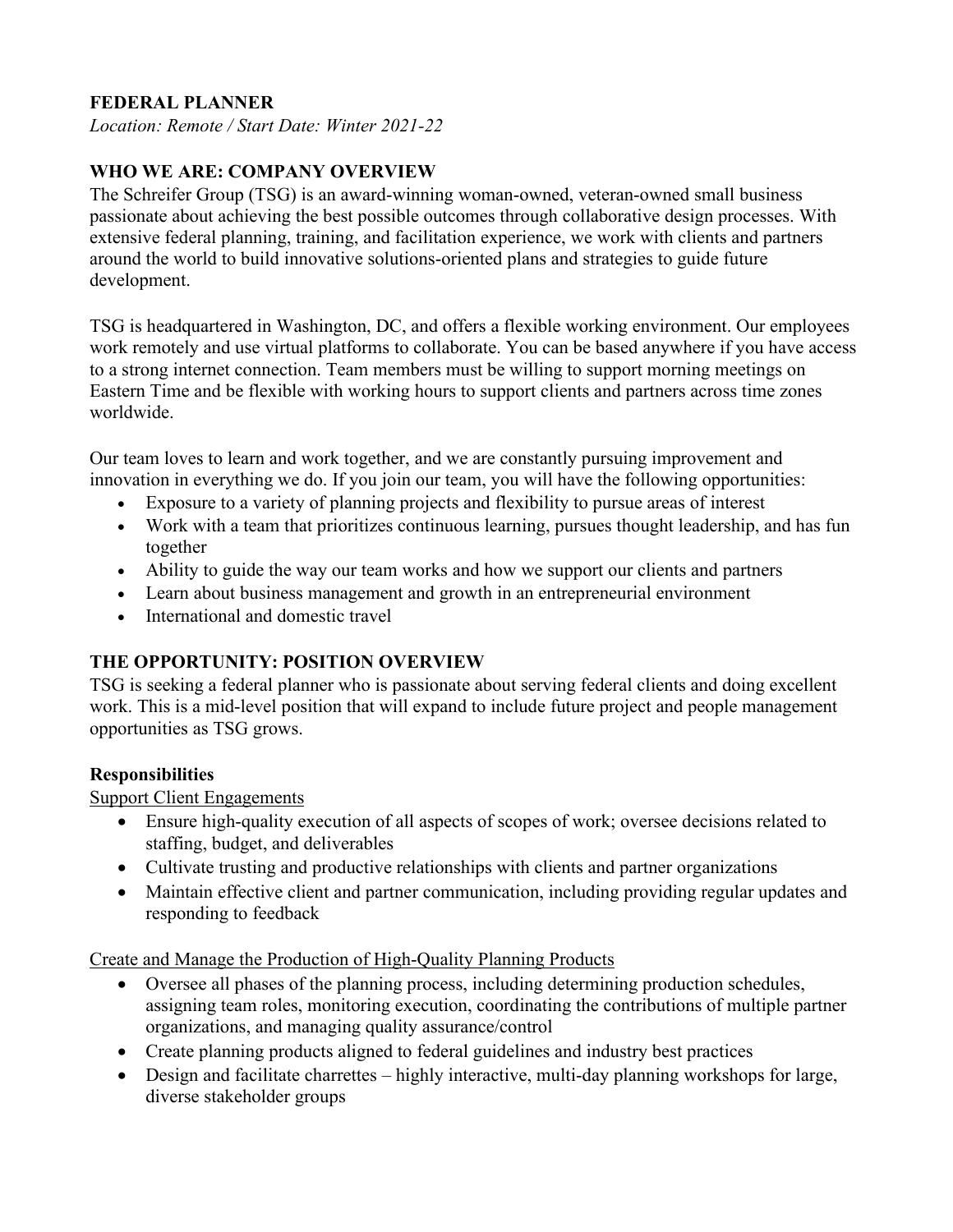#### Support The Schreifer Group's Growth and Development

- Contribute to organizational culture, structures, and systems
- Participate in business development and marketing efforts
- As opportunities arise, take on more senior-level project management and client engagement responsibilities

# **Minimum Qualifications:**

- At least 5 years of experience working on federal master planning projects
- Degree or qualification (e.g., AICP) in urban planning, landscape architecture, architecture, civil engineering, or a related field
- Experience developing relationships with senior-level clients and partners
	- o Ideal candidates are customer-service oriented and have an understanding that their interactions are central to client experiences with TSG. You must be target driven and committed to follow through – we do what we say we are going to do in the timeframe we say we will do it. We highly value responsiveness and going above and beyond for our clients and partners.
- Experience presenting to groups and facilitating complex discussions with multiple stakeholders
	- o Ideal candidates are good listeners, enjoy interacting with others, and have strong public speaking skills. You thrive in environments where you can bring people together to collaboratively solve problems.
- Strong writing and editing skills
	- o Ideal candidates know how to convey complex information and concepts clearly and efficiently. You have strong attention to detail in ensuring that written products are error-free.
- Strong organizational skills and ability to engage on multiple projects simultaneously
	- o Ideal candidates demonstrate an exceptional ability to plan and execute multiple workstreams. You know how to prioritize and have the agility to flexibly change plans in the face of evolving information. You exhibit strong judgement, manage to deadlines, and love creating innovative, high-quality products.
- Willingness to work remotely and adapt hours to client time zones worldwide
- Willingness to travel (typically not more than 50% in a given month)

# **Desired Qualifications (Preferred, but not Required):**

- Federal project management experience
- AICP or other relevant certifications (PMP, PE, AIA, ASLA, LEED, etc.)
- Prior military or federal service or connection
- Experience with federal contracting (RFPs, SF 330s, TORNs, etc.)

Interested applicants should send a 1-2-page resume and a 1-2-page statement of interest to [info@theschreifergroup.com](mailto:info@theschreifergroup.com) that includes:

- What is compelling to you about federal master planning in general and The Schreifer Group in particular (please include some thoughts about your career goals and how TSG is a fit for you)
- A description of your federal planning experience, including the types of projects and products you have worked on previously